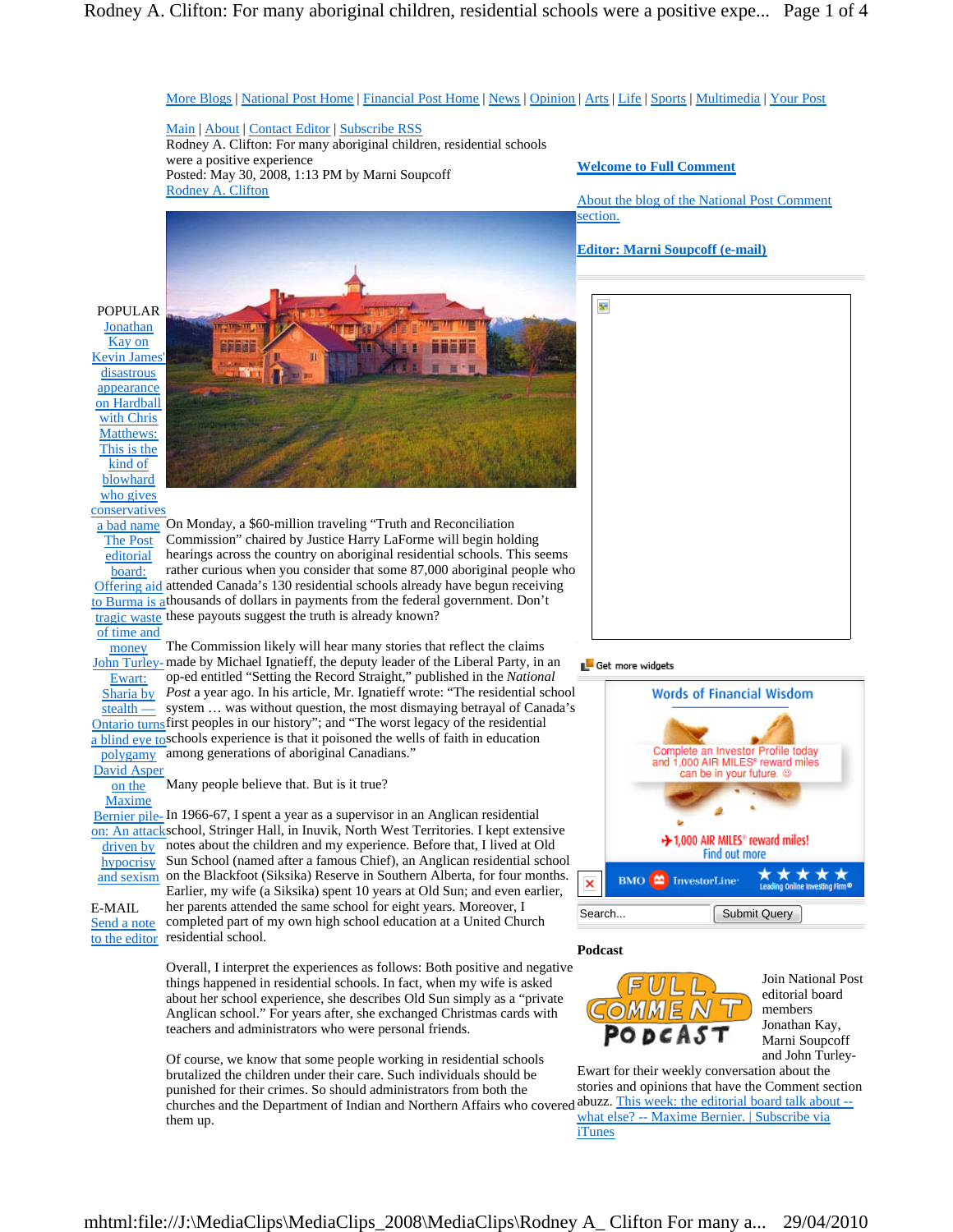Nevertheless, the aboriginal residential-school history must be put into appropriate context. At the time, aboriginal residential schools were not much different from many other schools. Many non-aboriginal children, for example, were strapped in schools; some were also sexually abused. Not surprisingly, some pedophiles have been imprisoned, but little attempt has been made — so far, at least — to charge teachers and administrators for using corporal punishment, in part because such brutal practices were widely accepted at the time.

Given this context, were aboriginal residential schools the unmitigated disasters that the Truth and Reconciliation Commission will, without a doubt, hear them described as? Probably not.

Most children who went to residential school learned to read, write and calculate. Many children also learned other modern skills — the principles of democracy and common law, for example — which would help them participate more fully in both aboriginal and Canadian society.

Some aboriginal children had terrible illnesses — TB, serious dental problems and ruptured appendixes, for example — that were diagnosed and treated only because they were in residential schools.

At Stringer Hall, in fact, a number of children arrived with seriously infected insect bites that required having their hair washed, cut and topical antibiotics applied. Some children arrived with serious ear infections, and residential supervisors provided the appropriate medical treatment. Thankfully, a young nurse was on staff at Stringer Hall. Doctors and dentists were on call to treat children in a way that would have been impossible had they been out on the land hunting and fishing with their parents.

A few of the administrators, teachers and supervisors were aboriginal. At Stringer Hall, for example, two of the six residential supervisors were young Inuit women who, contrary to the common myth, spoke to the children in their mother-tongue. A number of the other employees also used aboriginal expressions and gestures with the children.

Similarly, not all the children who attended residential schools were aboriginal. At Stringer Hall, about 12% of the 280 students were nonaboriginal — the children of merchants, missionaries and trappers from tiny settlements where no schools existed.

Finally, some aboriginal children had been physically and sexually abused in their home communities, and residential schools actually saved some of them from continued abuse.

Even though this evidence has been available for some time, it is obvious that Michael Ignatieff did not consider it before saying: "Another illusion is that the intentions behind the [residential] schools were good."

On the contrary, my experience is that most of the people who worked in **Full Comment Mobile**  residential schools wanted to help the children receive a good education that would allow them to survive in the modern world. Most of these people also wanted to fulfill the evangelistic calling of committed Christians: to help the poor, tend to the weak and treat the sick.

As a young student, Mr. Ignatieff attended Toronto's Upper Canada College, arguably the top private "residential school" in the country. At the time, he probably did not know that employees of other Canadian residential schools received little pay and many sleepless nights for their labour. But, as an intellectual and as an MP, he should have searched harder for the available evidence. In Stringer Hall, for example, I was responsible for 85 senior boys between the ages of 12 and 21 for 22 hours **Active Tags** a day, six days a week. The work was difficult, even for a strong 21-yearold.

Yet today, the reward for former residential school employees is denigration in the national press by people such as Mr. Ignatieff — and, more surprisingly, by the churches they served. I pray that the

# **Subscribe to Full Comment**

- RSS Feed
- ATOM Feed

## **Recent Comments**

Mr. Jonas is wonderfully chivalrous, but I can't help feeling that he has ulterior motives. After all, this is an issue involving the Tories, and the NP is a self-confessed... – Ambrose99 Full Comment

No Tramp?! Let's see if I git this straight? Julie never phoned Maxime to inform him he accidently left behind his briefs chez elle - instead she spent the better part. – ShayGaetz Full Comment

### **Recent Posts**

George Jonas on the Maxime Bernier scandal: Julie Couillard is hardly a tramp –Marni Soupcoff Full Comment

Rodney A. Clifton: For many aboriginal children, residential schools were a positive experience –Marni Soupcoff Full Comment

### **Comment links**

- Colby Cosh
- Victor Davis Hanson
- **Transterrestrial Musings**
- **Little Green Footballs**
- **Iraq the Model**
- **Jihad Watch**
- **Stephen Taylor**
- **Arts & Letters Daily**

Get headlines and stories from Full Comment and other National Post feeds delivered straight to your BlackBerry or Windows Mobile-powered PDA with Viigo. Free, instant, lightning-fast access gets you what you want, when you want it.

Click here to get started.

- Adam Daifallah
- Alberta Election
- Allan Gotlieb
- Barbara Kay
- Bjorn Lomborg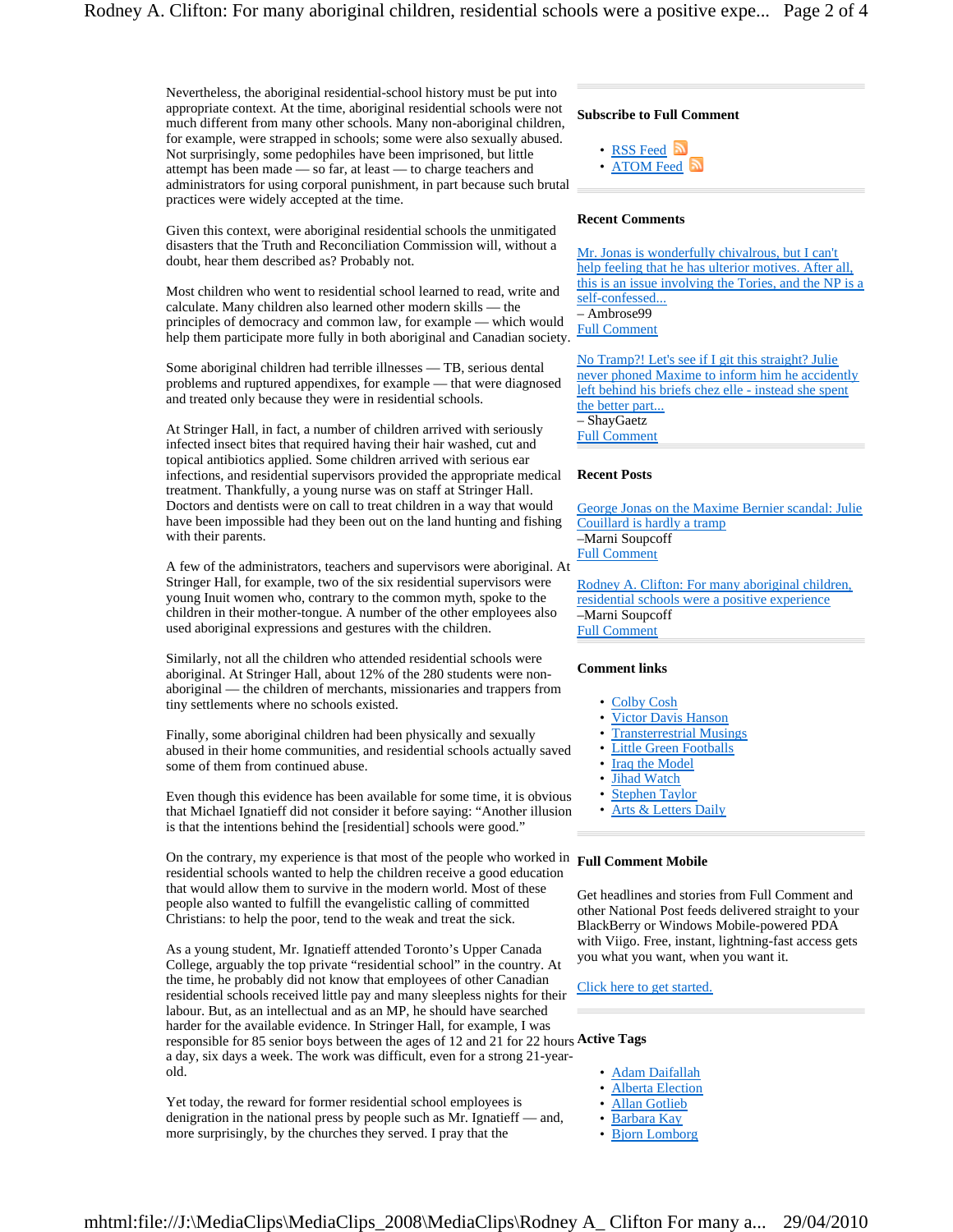Commission will hear a variety of perspectives.

Unfortunately, I do not think this will happen because of the hostile climate that now exists. Few former school employees — both nonaboriginal and aboriginal — will acknowledge that they worked in residential schools, and even fewer will appear before the Commission. They already know that the "truth" has been pre-determined, and that "reconciliation" means financial compensation, which is already being distributed in any event. Few people will praise the residential schools their administrators, their teachers or their supervisors. Fewer still will dare publicly admit that their residential-school experiences were positive.

In this reinterpretation of history, neither the Canadian people nor the Truth and Reconciliation Commissioners will likely hear the full story. As a result, I do not think the Commission will achieve lasting reconciliation.

Clifton@MS.UManitoba.ca

— Rodney A. Clifton is a professor of education at the University of Manitoba and a senior fellow at St. John's College, an Anglican college that has a long history of educating aboriginal people. A longer version of this article appeared this month in C2C: Canada's Journal of Ideas, http://www.c2cjournal.ca/.

*Photo: St. Eugene Mission School in Cranbrook, B.C. Brian Sprout/Canwest News Service.*

|                                          | C BOOKMARK H & L C Comments (1) Send to a friend Permalink                                                                                                                                                                                                                                                               |
|------------------------------------------|--------------------------------------------------------------------------------------------------------------------------------------------------------------------------------------------------------------------------------------------------------------------------------------------------------------------------|
| 1 Comment                                |                                                                                                                                                                                                                                                                                                                          |
|                                          | You must be logged in to post a comment                                                                                                                                                                                                                                                                                  |
| Click here to post a comment             |                                                                                                                                                                                                                                                                                                                          |
| by ShayGaetz<br>May 30 2008<br>$2:11$ PM | I remember adressing that very question on a final<br>exam back in university so many years ago.                                                                                                                                                                                                                         |
|                                          | I argued as well, that residential schools as a<br>whole did far more good than harm.                                                                                                                                                                                                                                    |
|                                          | One particular residential school was so successful<br>at teaching native children farming and animal<br>husbandry; that, the federal government needed to<br>intervene.                                                                                                                                                 |
|                                          | They legislated punitive measures preventing<br>these residential school graduates from<br>uemploying the latest modern farming techniques<br>because the local farmers couldn't compete with<br>the economy of scale resulting from native<br>collaboration and cooperative by pooling their<br>resources and manpower. |
|                                          | On another occasion I was fortunate to interview<br>the great artist Clemence Wescoupe who assured<br>me the nuns of his residential school were<br>responsible for encouraging his talent and<br>provided the means to his success.                                                                                     |
|                                          | He told me of another class-mate, Elijiah Harper,<br>who also benefited by the nuns' self-scrifice and<br>teaching; as did all Canada it would appear.                                                                                                                                                                   |
|                                          | It is most ironic that the very first nation leaders<br>who shout the loudest, also benefited the most<br>from education they received in residential<br>schools.                                                                                                                                                        |
|                                          | Clifton's article is a breath of fresh air!                                                                                                                                                                                                                                                                              |

- Brian Day
- Brian Kalt
- Charles Adler
- Christopher Hitchens
- Christopher Orr • Christopher Sands
- Colby Cosh
- **Conrad Black**
- Daniel Goldbloom
- **Daniel Pipes**
- Danielle Crittenden
- Dave Gordon
- David Asper
- David Frum
- Donne Flanagan
- Douglas Bland
- Douglas Farrow
- **Douglas Goold**
- Douglas Porter
- **Ed Morgan**
- **Editorial**
- Editorial Brenda Martin Mexico Mexican jail
- **Ehab Lotayef**
- Elizabeth May
- Eugene Lang
- Ezra Levant
- Father Raymond J. De Souza
- **Gary Clement**
- Gene Weingarten
- Geoffrey Clarfield
- George Jonas
- George Koch
- George Radwanski • Gerald Owen
- **Gerry Barr**
- **Gerry Nicholls**
- Graham Robb
- Hillel C. Neuer
- Hillel Halkin
- Howard Levitt
- Internal dissent
- **Israel**
- **Janice Gross Stein**
- Jason Zengerle
- Jeet Heer
- Jerry Amernic
- John Moore
- John Oakley
- John O'Sullivan
- **John Richards**
- **John Tory**
- John Turley-Ewart
- John Williamson
- Jonathan Chait • Jonathan Kay
- Josh Patashnik
- **Joyce Arthur**
- Karen Selick
- Keith Devlin
- Kevin Gaudet
- Kevin Libin
- L. Ian MacDonald
- Larry Zolf
- Leo Adler
- **Letters**
- Lorne Gunter
- Mark Milke
- Mark Stabile
- Marni Soupcoff